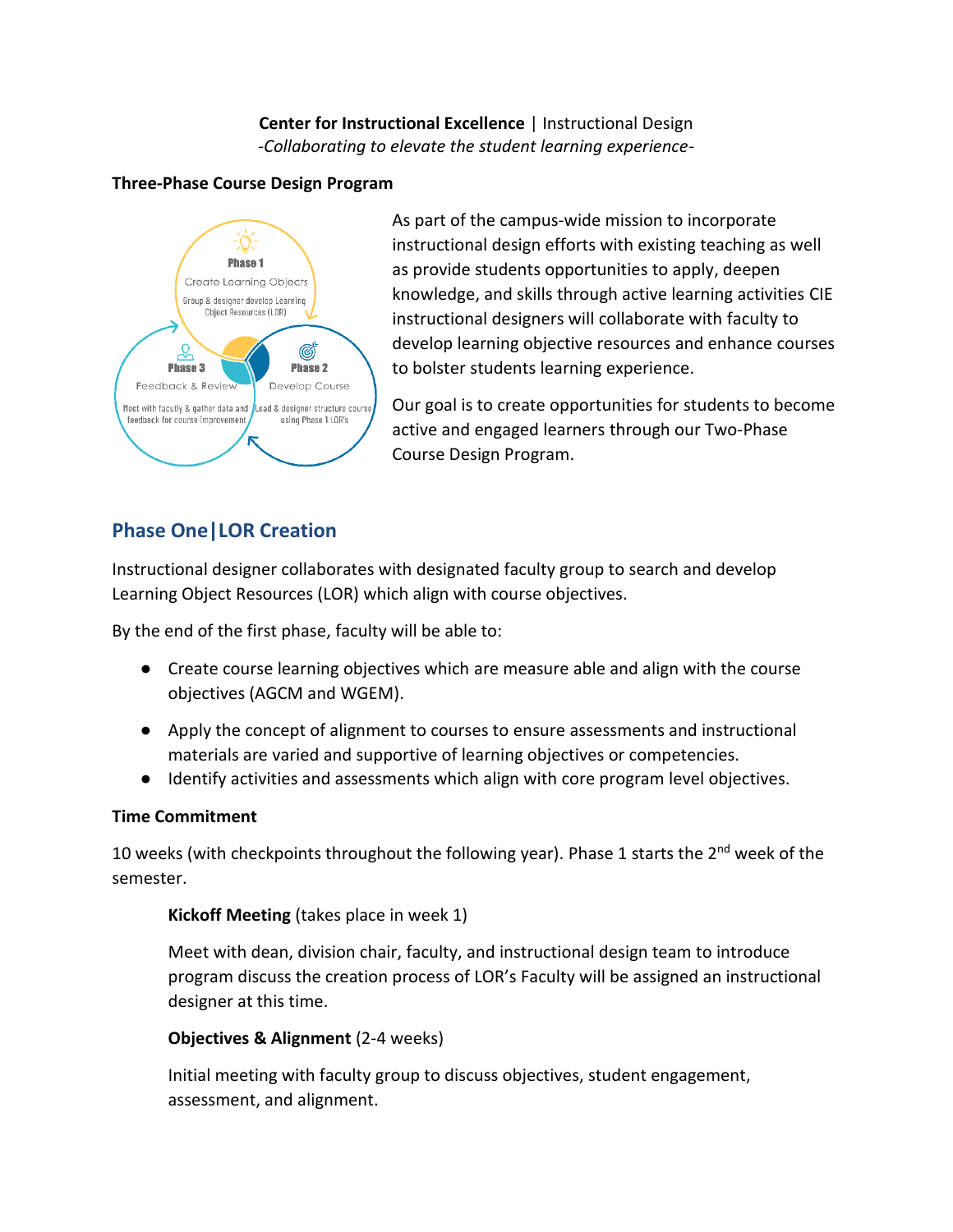- LOR creation introduce course alignment, engagement activities, assessments, and other supporting technologies.
- Discuss objective creation and alignment.
- **TASK**: Submit course level objectives.

### **Content Collection** (6-7 weeks)

Instructional designer works with faculty to gather and develop content for LOR.

- Activities that focus on student engagement
- Assessments that align to course level objectives
- Connect content to core or program level objectives

## **Phase Two|Course Development**

Instructional designer works collaboratively with specified lead instructor to build out course using LOR resources from Phase 1.

By the end of Phase 2 the instructor lead will be able to:

- Apply the Quality Matters (QM) Rubric in the review and design of the course.
- Apply the concept of alignment to a course to ensure assessments and instructional materials are varied and supportive of learning objectives or competencies.
- Develop course that is accessible and usable for all learners.

### **Time Commitment**

14 weeks (with checkpoints throughout the following year). Phase 2 starts the 2<sup>nd</sup> week of the semester.

### **Layout & Content** (weeks 2-3)

Discuss existing LOR's from Phase 1. Additional materials (if applicable) should also be brought to meeting for discussion.

- Instructional Materials & Syllabus
- Course Activities, learner interaction and early connect
- Assessments
- Course Technology
- **TASK**: Complete & submit Course Alignment Table (helps in course development)

### **Instructional Development** (weeks 4 -10)

- Review & finalize Course Alignment Table: Learning Objectives
- Develop Instructional Materials
- Develop Course Activities and learner interaction